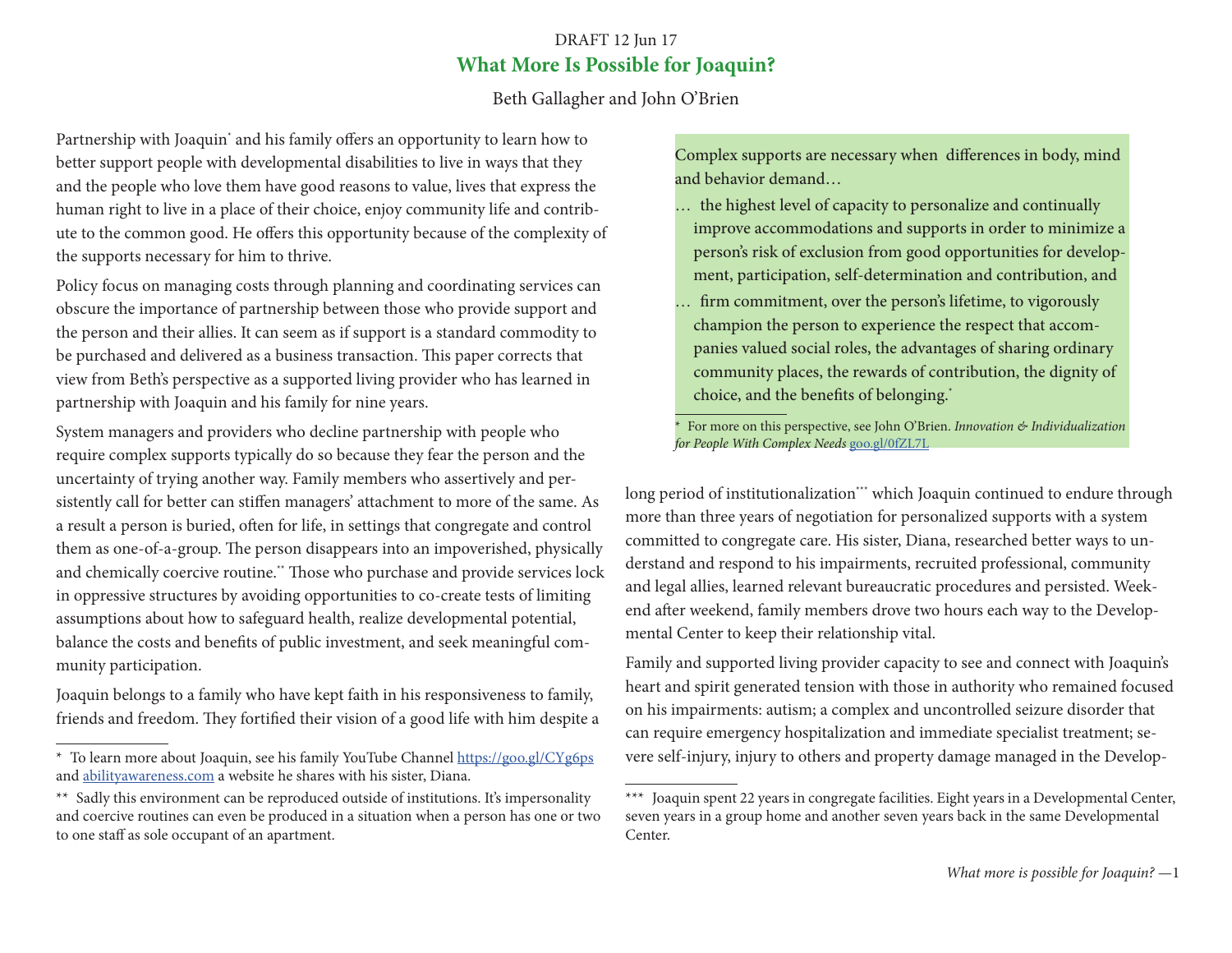mental Center with mechanical restraint; lack of a reliable means of communication, and recurrent GI symptoms. A fixed view that disregards what becomes possible in strong partnerships with committed and competent supported living providers and sets arbitrary mental limits on who can live well outside a group setting and what the system should expend on supported living made negotiations more difficult.

Joaquin, his family and his allies developed ways to cope with the delay. His nephew made a widely viewed video documenting his family's desire for his return to their community which includes his future neighbors' accounts of the relationships they have formed during Joaquin's visits and their desire to welcome him as a permanent resident, as well as expert testimony to the benefits and feasibility of personalized supports.\* They developed their understanding of the effects of Joaquin's very substantial movement differences. On regular visits to family homes in the small community they selected with Joaquin in mind, they tested accommodations to these differences. They experimented with alternative means of communication. They advocated successfully for the Developmental Center medical staff to safely eliminate the many psychoactive drugs that family members are sure contributed greatly to his impairments.

What his family knew became clear to his allies: Joaquin's days go far better when he is free to move, taking long walks on his initiative, riding as a passenger in an ATV or golf cart, and tending to the environment. (Unfortunately the Developmental Center was unable to build on this discovery, even scheduled walks were deemed impossible because of insufficient numbers of staff.)

*What more is possible for Joaquin?* —2

Joaquin created a sustaining motto for the movement toward freedom that his family and allies generated by attending to him as a whole person who belonged with them in their community.

*When asked by our mother what meal he wanted upon his return to the community, Joaquin responded, "Steak." And for the rest of his wait for freedom, he continued to claim, "Steak is coming!" Now he says, "I like steak." Joaquin cannot digest steak easily and so he rarely eats steak. But he still says this often when he is happy. "Steak" is Joaquin's metaphor for life quality.\*\**





\*\*[www.abilityawareness.com](https://www.abilityawareness.com)

<sup>\*</sup> *A Place to Call Home* <https://goo.gl/v4G9AM>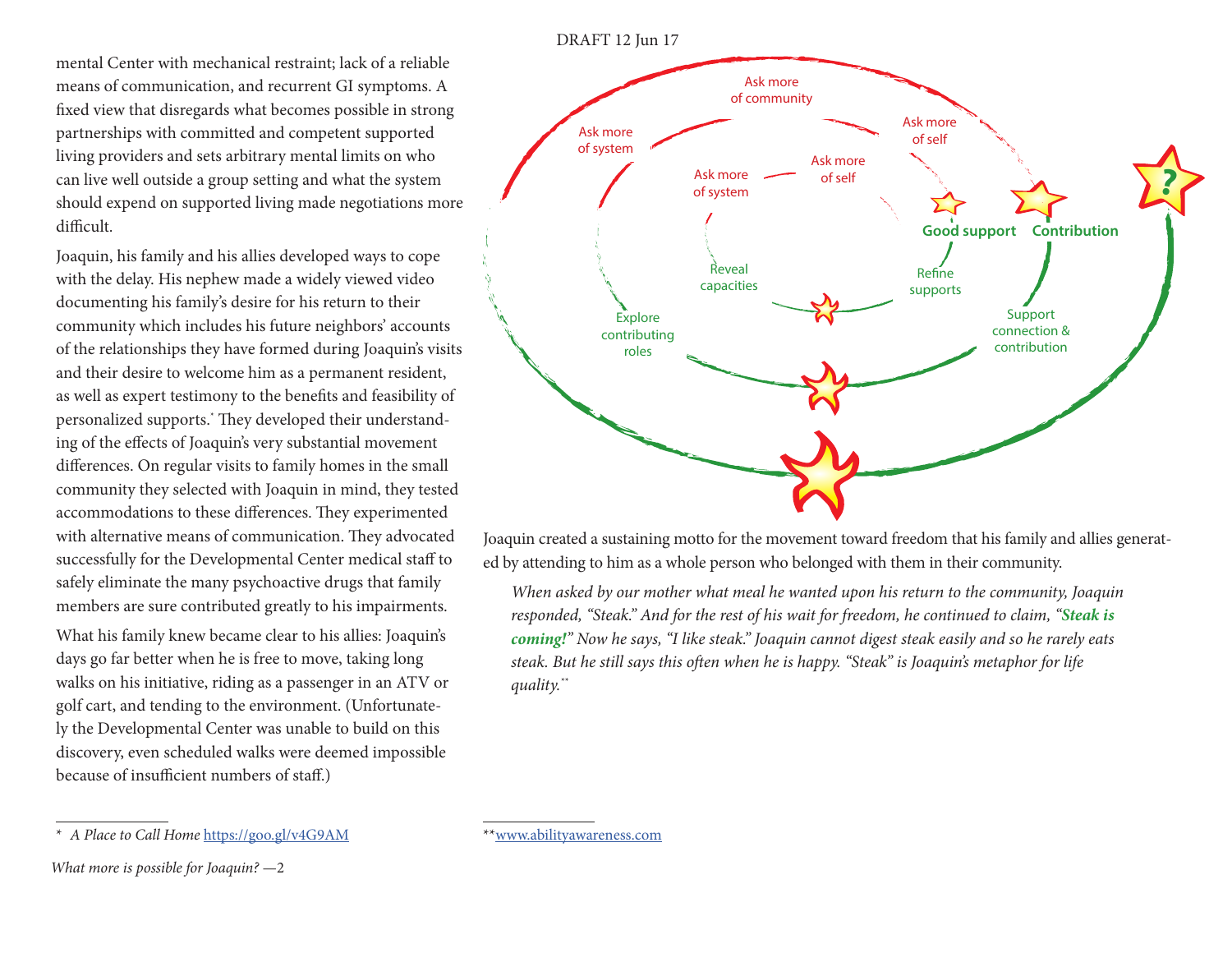#### DRAFT 12 Jun 17

### **What more is possible?**

The diagram\* on the left maps a journey of person-centered work. It begins in taking shared responsibility for the question, *What more is possible for Joaquin?* This is a question whose answer can't be computed from his institutional past, it can only be co-created in a real world search for good support, guided by an appreciation of his interests and gifts that grows as support improves. Good support reveals capacities in Joaquin, his allies and his community and refines the fit between Joaquin and the assistance he requires in order to live well. Good support positions Joaquin and his allies to ask again, *What more is possible?* and, in answer, to support him to discover community roles that embody his gifts and sustain his contributions to the common good.

Joaquin's family's unshakable belief in him led them to ask more of themselves. They invested in a substantial and sustained negotiation with a system whose representatives were certain that discharge to a specialized group home and day program represented the most that could ever be expected for him. Month after month they widened their circle of allies, increased their knowledge and refined their strategies for shifting public money from treating Joaquin as one-of-agroup to personalized support for him as a whole person in his community of choice.

Beth –the Director of Life Works, a supported living agency focused on personalized support\*\*– became Joaquin's ally when his sister recruited her in 2008 and continues to coordinate his supports. The rest of this paper describes her perspective on the continuing quest to discover what more is possible for Joaquin.

# **Co-creating good support**

**Ask more of self**. Joaquin's personality, unrealized potential and current situation, his sister's passion for liberating him to share his family's life, and Beth's own experience of the power of personalized support in other people's lives were compelling reasons to become a partner. Responsibility for other people Life Works supports and for leading the whole organization, the effort necessary over time to shift the position of those responsible for coordinating and paying for services, and the extreme complexity of reliably and competently offering Joaquin the assistance he needs called for careful consideration of these questions:

- This is a personal commitment. If things go as we hope, it will be for the long haul. Is this a partnership I can take on?
- This will take much more negotiation with the system than is usual. How can I make time for this? What effect could un-reimbursed costs have on the whole organization?
- Setting up and maintaining Joaquin's supports will need a great deal of my time and attention. How can I carve time out of my schedule for this endeavor?
- I have responsibilities to other people we are already partnered with. How can I realign my workload?
- There are real risks in supporting Joaquin. How can we keep him and his support workers safe? How can we deal with seizure related emergencies when he lives far from a hospital? How can we identify and manage liabilities when the system is not fully behind us?
- This partnership affects our whole organization. How can we build the understanding and commitment we need?
- No matter how carefully we plan, there is uncertainty about what will work best for Joaquin when he moves into his home. How can we build a team that includes him and his family and is creative and resilient enough to deal with whatever comes up?

These questions generated much personal reflection and group conversation. These deliberations resulted in commitment to a partnership that endured and strengthened through three years of negotiation and preparation and has provided support for six years and counting.

**Ask more of system.** Partnership with Joaquin brings high risk and demand for strong and capable moment-by-moment support. It tests and stretches the

<sup>\*</sup> For a more developed account of this idea, including a discussion of the third turn of the spiral toward generating community activism, see John O'Brien and Beth Mount, *What More is Possible?* <https://goo.gl/cmtf2A> and Beth Mount and John O'Brien, *What More Is Possible?: A Summary* <https://goo.gl/b09gKZ>

<sup>\*\*</sup> To learn more about Life Works, visit [lifeworks-sls.com](http://lifeworks-sls.com) and read Beth Gallagher and Kirk Hinkleman, *Intentional Teaming: Shifting Organizational Culture* [inclusion.com/](http://inclusion.com/bkintentionalteaming.html) [bkintentionalteaming.html](http://inclusion.com/bkintentionalteaming.html)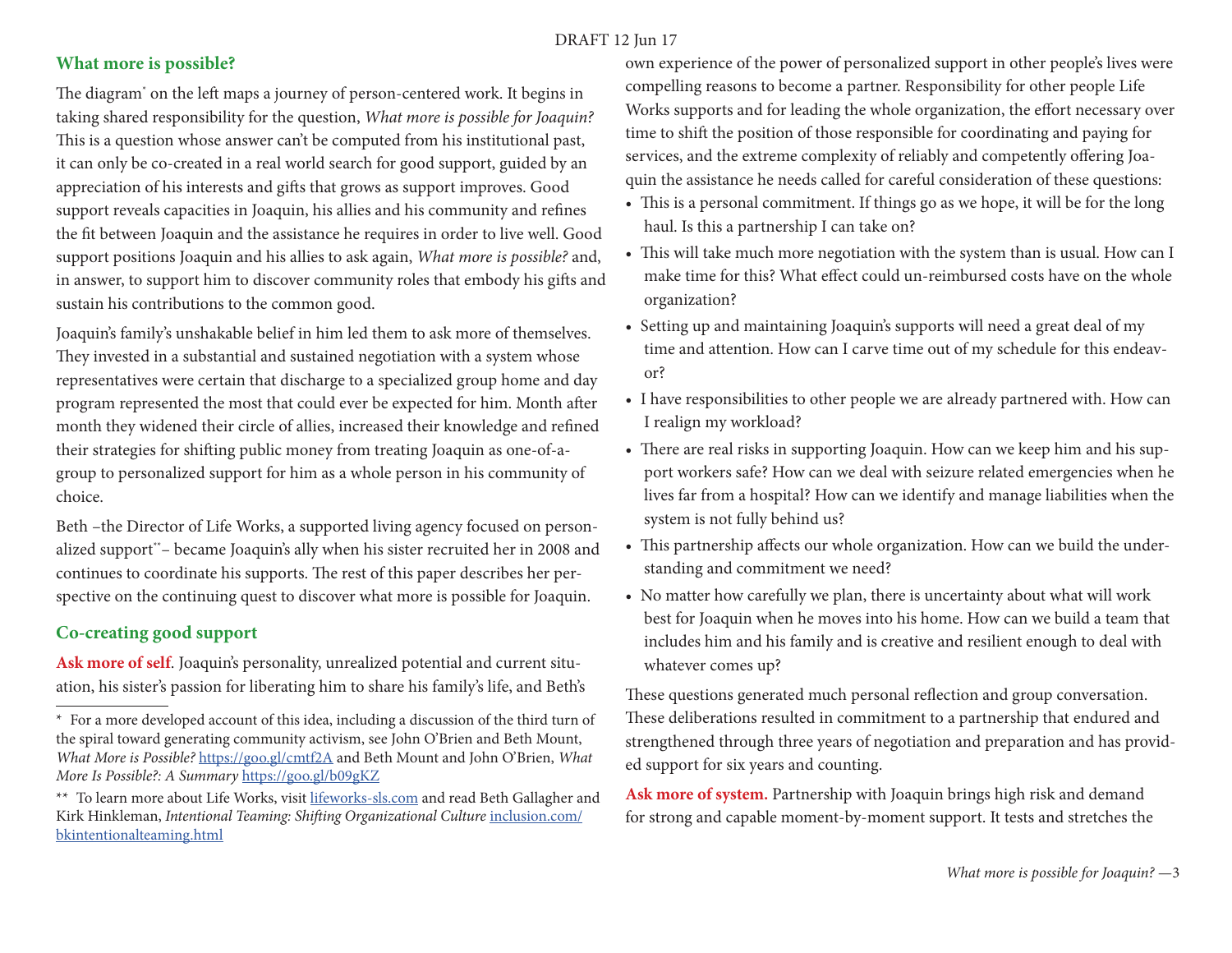## DRAFT 12 Jun 17

boundaries of supported living. This discomforts managers who still see support to live in a home of your choice as a relatively low cost element in a continuum of residential services. An option suited to people with the skills to manage much of life for themselves, rather than a human right for everyone. To offer the best possible chances for success, Joaquin's allies negotiated a number of accommodations with the support of a dynamic and committed legal team.

- Sufficient funding, which required opening negotiation on frozen supported living rates.
- Funds for two staff, 24 hours a day, and adjustments to the standard budget template to allow a higher rate of pay to attract and retain people with the necessary capacities to respond to Joaquin's difficult to predict times of extreme need and to actively and creatively support his everyday life as a family and community member.
- Regular availability of specialist nursing, positive behavior support, and communication consultants, chosen for their skill and their ability to connect with Joaquin and his journey into community life in his own home.
- Adjustments to usual assessment procedures for supported living: allowing three times more time for assessment than is typical; assessment begins with Life Works staff spending time with Joaquin at the Developmental Center, on his living unit; mileage payed for assessment related travel; assessment continues after the move to allow adjustments to support as Joaquin experiences his new home and community.
- Accommodations in the time of transition: full staffing while the assessment continues in his new home; familiar Developmental Center staff accompany Joaquin and stay with him for the first three days in his new home.

**Reveal Capacities.** As a member of a family who set down roots in a chosen community Joaquin has access to a richer and more diverse network of relationships and opportunities than he had as a Developmental Center resident, where his social world was mostly confined to the staff and residents of a single locked unit.

Team Joaquin, which holds him at the center, grew to include 16 others: family, support workers, consultants. His sister, who for a time shared case management with Beth and worked as a team member, modeled a relationship of no fear, shaped a culture of peace, and mobilized her knowledge of Joaquin and the community they now share. Diana's favorite quotation from Peyton Goddard, a wise woman with autism who communicates through supported typing, expresses the spirit she calls forth:

 *Esteeming each person as vastly valuable seeds their peaceful self.*

As the team practiced in this spirit, capacities have emerged.

- Joaquin worked hard in response to the opportunities offered by closeness to family, a welcoming community and a team committed to learning with him how to offer good support. The whole team's experience of responding to severe seizures and periods of dysregulation built confidence in their collective ability to deal with difficult times. Incidents of self-injury and dysregulation decreased, though they have not yet disappeared.
- Nursing and positive behavior support consultants have found fertile ground for their practice.
- Emergency response to life threatening seizures in a small community with poor cell phone service a least a half an hour from the nearest hospital is a major and continuing concern. The volunteer Fire Department has become an active partner in emergency response. The hospital has become familiar with Joaquin's situation, including his adverse reactions to some drugs. Neighbors along his usual walking route walks hold walkie-talkies that put them in immediate contact with help should Joaquin need it.
- The people who gather at the Hitching Post, a general store that serves as the local social center, have welcomed Joaquin and offered neighborly support.
- The local handy-man adapted and repairs Joaquin's home.

**Adjust supports.** As Joaquin and his team continued to improve their responses to occasional emergencies and everyday opportunities, Diana left her case-management role and continues to participate actively as family member and guardian.

- Beth chose to share case management with a person who has a gift for managing the mass of detail generated by the complexity of Joaquin's support.
- Strengthened relationships with hospital staff and negotiated at-home use of Diastat and oxygen has improved emergency response to seizures.

*What more is possible for Joaquin?* —4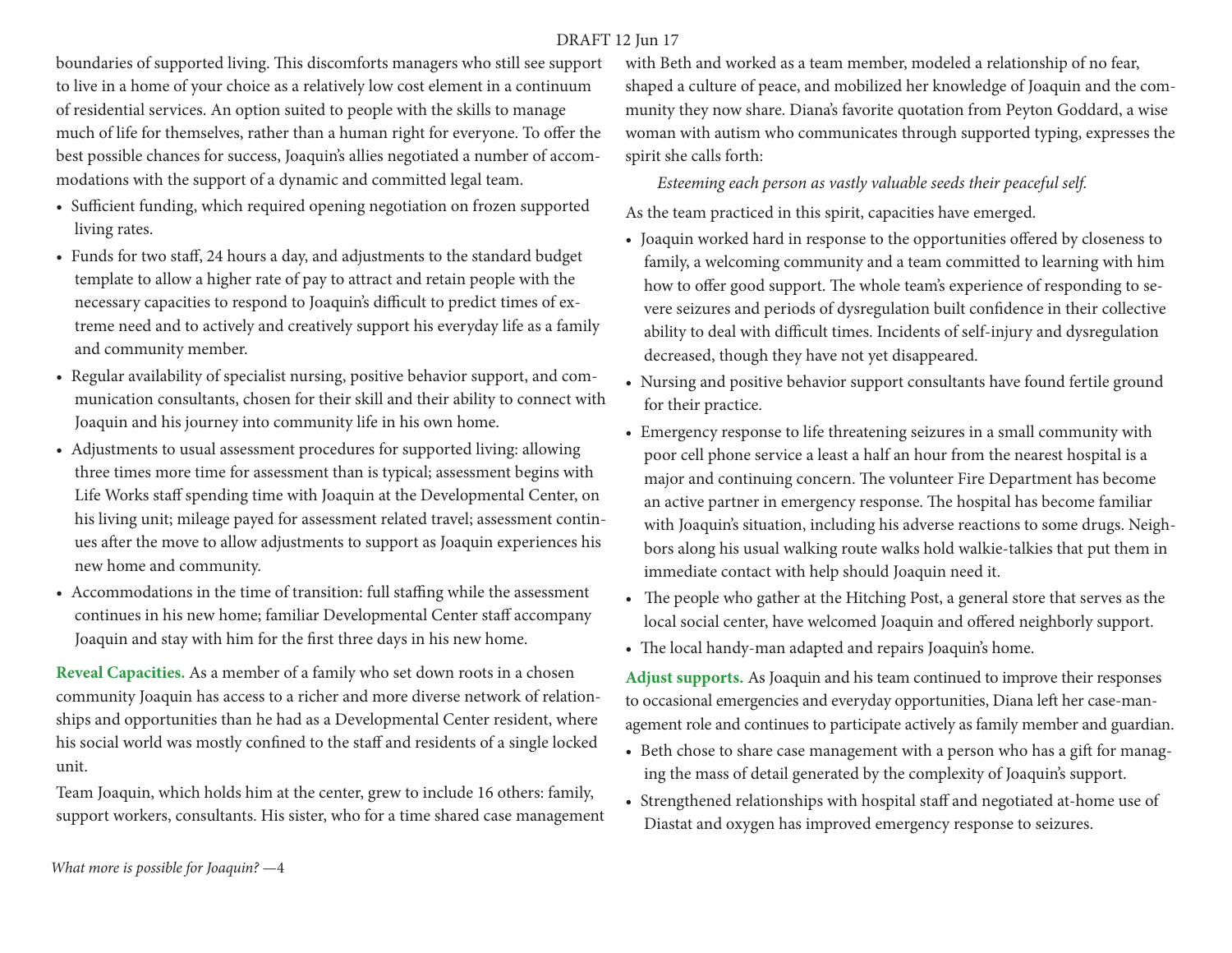#### DRAFT 12 Jun 17

### **Support contributing roles**

Life Works honors a practice of refreshing its support by regularly asking, *What is the next best question?* This activates support for Joaquin's exploration of ways that he can contribute to the well being of his family and community, the second spiral in the search for *What more is possible?*

**Ask more of self and team.** Even response to crisis can become routine and, without renewal, initial gains can be accepted as a good enough stopping place for Joaquin's quest for a good life in his community.

- Re-commit to Joaquin and his potential for an even better life. Keep building on small victories; don't get stuck in a rut or settle for low expectations.
- Sustain monthly family meetings.
- Look for better alternative communication strategies.
- Look more deeply into improving health and wellness: healthy diet; better understanding of allergies; optimal weight; skin and dental care.
- Redesign the team's communication system.

**Ask, and support, more from community.** Joaquin attracts some offers from his neighbours. Other resources and accommodations can be negotiated.

- A neighbor offered Joaquin and his staff use of a golf cart to add range and speed to his trips around their valley. Another offers Joaquin motorcycle rides.
- Joaquin has an account at the Hitching post that makes him able to purchasing snack and small items for himself.
- Other regulars at the Hitching Post have joined community conversations about work opportunities for Joaquin.
- Doctor visits are stressful. Joaquin's physician accommodates by making "car calls".
- A dietitian developed an interest in Joaquin and offers her assistance at a reduced rate. A better diet makes a noticeable difference.
- Joaquin experiences better seizure control from an implanted VNS (Vagus Nerve Stimulator), which provides individually programmed regular stimulation. An extra bust of stimulation, triggered by an external magnet, can help

to stop a seizure when Joaquin lets people know that a seizure is imminent. In addition to staff, as back-up two neighbors hold and have learned to use the magnets.

**Ask more of system.** Receiving the intensive, qualified, stable 24 hour personalized assistance that he needs through one supported living agency makes Joaquin an exception in the system that pays for his services. While residence in the Developmental Center is more costly than Joaquin's personalized supports, While residence in the Developmental Center is more costly than Joaquin's personalized supports, his budget is high in comparison to more typical expenditures on supported living.

- There is a common assumption that supported living costs should decrease, based on monthly reviews. This adds unnecessary uncertainty and transaction cost because his needs for support are very unlikely to vary from month to month. Negotiating a longer budget review period with more realistic expectations about reduction in expenditure relieves stress and saves time.
- Employing the nurse, behavior specialist and dietitian as consultants to Life Works rather than system contractors adds flexibility to their relationships and contributions.

**Explore contributing roles.** Despite years of good work and learning some difficulties persist. And, as with any set of long term relationships, there have been times of conflict and hard conversations. But commitments are stronger than conflicts, so Joaquin has many reasons to say, *I like steak*, in celebration with his allies of improved life quality. He has found a variety of contributing roles that make a difference to his family and his community and allow him to express more of himself.

- Joaquin has taken his place in his family, joining meals and celebrations, visiting, and supporting his mother in her last illness.
- He has joined his sister in [AbilityAwareness.com](http://AbilityAwareness.com) to bring their story to others through videos and conference presentations.
- He and his staff participate in instructing students seeking teaching credentials at San Diego State University. His presence and his story raise expectations and open students to what is possible.